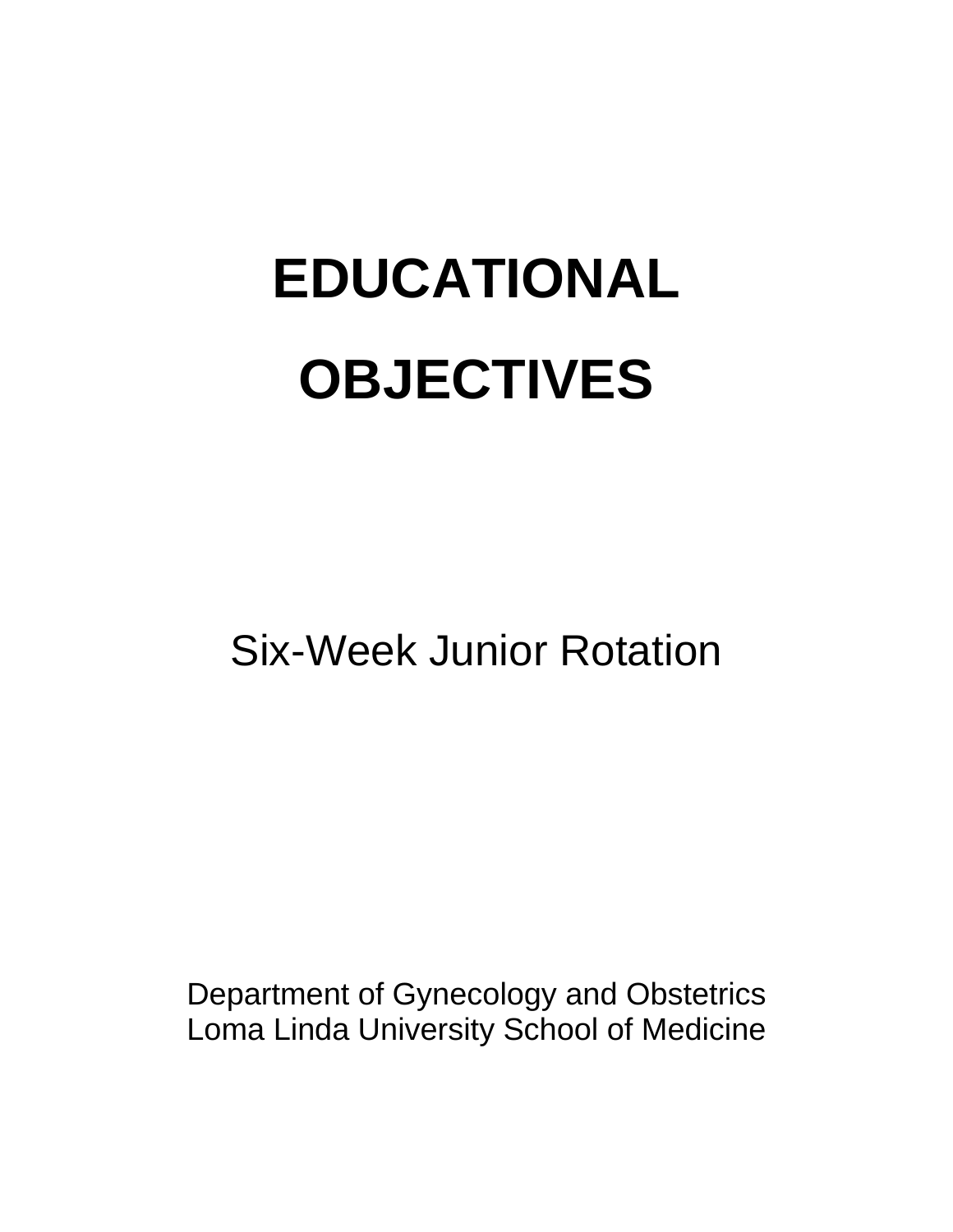### **I. COGNITIVE KNOWLEDGE**

### **A. NORMAL OBSTETRICS TOPICS:**

- **1. Maternal, placental, and fetal anatomy 4. Intrapartum care**
- **2. Maternal, placental, and fetal physiology a. characteristics of true and false labor**
- -
	-
	- c. methods of risk assessment<br>d. techniques to assess fetal growth, well-being
	- and maturity<br>
	e. appropriate prenatal diagnosis studies<br>
	e. appropriate prenatal diagnosis studies<br>
	th. Immediate post-delivery care of
	- -
		-
		-
		-
		-
		- (4) nutritional counseling **6. Postpartum Care**

- 
- **3. Antepartum care b.** initial assessment of laboring patients a. methods to diagnose pregnancy **b. b.** c. states and mechanisms of normal laboring patients
	- a. methods to diagnose pregnancy<br>
	b. approaches to assess gestational age d. methods of monitoring mother/fetus during<br>
	d. methods of monitoring mother/fetus during
		- d. methods of monitoring mother/fetus during labor<br>e. signs of fetal compromise
		-
		- f. management of normal delivery and episiotomy repair
		-
	- e. appropriate prenatal diagnosis studies h. Immediate post-delivery care of the mother f. patient education programs **b.** Immediate care of the newborn
		- f. patient education programs **5. Immediate care of the newborn**
		- (1) smoking cessation a. assessment techniques<br>
		(2) alcohol cessation and the care provider and the care provider
		- (2) alcohol cessation b. immediate care provided<br>
		(3) substance abuse c. situations requiring immediate care provided<br>
		c. situations requiring imme
			- c. situations requiring immediate intervention

- a. maternal physiology changes of postpartum period b. normal postpartum care
- c. appropriate postpartum patient counseling

#### *FOR THE FOLLOWING SPECIFIC TOPICS, KNOW THE FOLLOWING:*

- *1. Definition*
- *2. Predisposing risk factors, if any*
- *3. Symptoms and physical findings*
- *4. Methods used to confirm the diagnosis*
- *5. Treatment options*

### **B. ABNORMAL OBSTETRICS TOPICS:**

- 
- 
- **2. Spontaneous abortion 6. Multiple gestation 3. Medical complications of pregnancy** 
	- -
		-
		- d. infectious diseases including:<br>(1) Herpes
			-
			-
			-
			-
			-
	-
	-
	- g. acute abdominal symptoms
- **1. Ectopic pregnancy 5. Rh isoimmunization**
	-
	-
	- a. anemia a. preterm labor
	- b. diabetes b. premature rupture of membranes c. urinary tract disease c. urinary tract disease c. urinary tract disease
		- c. intrapartum fetal distress<br>d. prolonged labor
		- (1) Herpes **8. Puerperium complications**
		- (2) Rubella a. postpartum hemorrhage<br>
		(3) Streptococcus and the streptococcus b. postpartum infection
			- b. postpartum infection
		- (4) Hepatitis B **9. Anxiety and depression**
		- (5) HIV **10. Maternal and perinatal mortality**
	- e. cardiac disease **11. Postdates pregnancy**
	- f. asthma **12. Fetal growth abnormalities**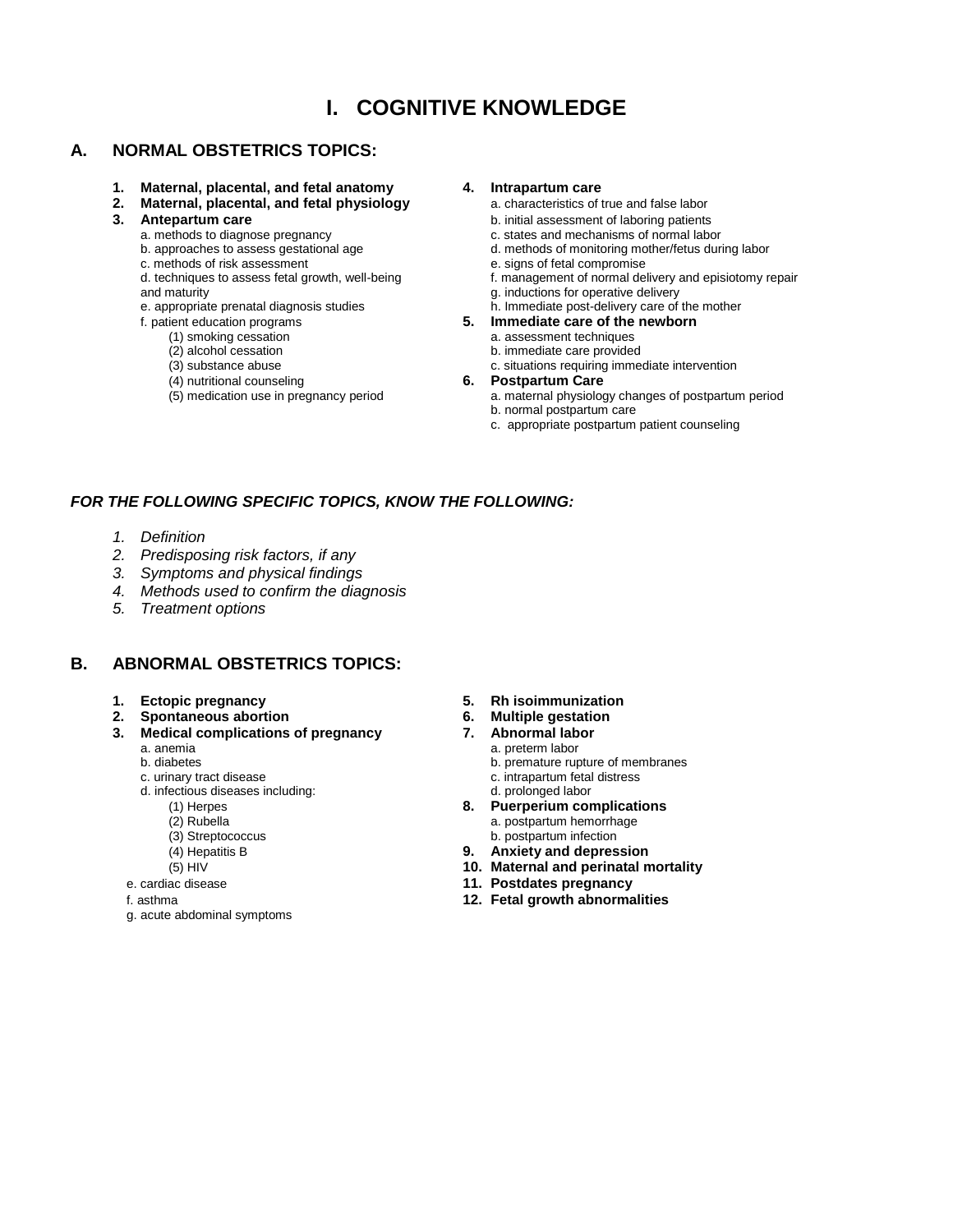### **C. GENERAL GYNECOLOGY:**

- **1. Contraception 5. Salpingitis**
- 
- **3. Vaginitis and Vulvitis 7. Endometriosis**
	-
	-
	-
	-
	-
	-
	-
	- h. Bartholin's gland disease (4) carcinoma
- **4. Sexually transmitted organisms**
	- a. gonorrhea
	- b. chlamydia
	- c. herpes
	- d. syphilis
	- e. condyloma acuminatum
	- f. HIV infection

### **D. ENDOCRINOLOGY AND INFERTILITY:**

- 
- 
- **2.** Amenorrhea **6.** Menopau<br> **3.** Hirsutism and virilization **19. 12.** T. Infertility
- **3. Hirsutism and virilization 7. Infertility 4. Abnormal uterine bleeding 8. Premenstrual syndrome**

### **E. NEOPLASIA:**

- **1. Gestational trophoblastic disease 4. Uterine myoma**
- 
- **2. Vulvar neoplasms 5. Endometrial carcinoma 3. Cervical disease and neoplasia 6. Ovarian neoplasms**
- 
- **2. Sterilization 6. Pelvic relaxation**
	-
	- a. bacterial **8. Adenomyosis**
	- b. candidiasis **9. Disorders of the Breast**
		- a. breast mass, nipple discharge, or breast pain
	- d. viral b. symptoms and findings suggestive of:<br>
	e. foreign bodies (1) intraductal papilloma
	- e. foreign bodies (1) intraductal papilloma<br>
	f. atrophic (2) fibroadenoma<br>
	(2) fibroadenoma
	- f. atrophic (2) fibroadenoma (3) fibroadenoma (3) fibroadenoma (3) fibroadenoma (3) fibroadenoma (3) fibroadenoma (3) fibroadenoma (3) fibroadenoma (3) fibroadenoma (3) fibroadenoma (3) fibroadenoma (3) fibroadenoma (3) fi  $(3)$  fibrocystic changes
		-

- 
- **1. Puberty 5. Dysmenorrhea**
	-
	-
	-
	-
	-

### **F. SEXUAL TOPICS:**

- **1. Sexuality**
	- a. normal physiology
	- b. influences on sexuality during the following life events:
		- (1) onset of menarche
		- (2) initiation of sexual activity
		- (3) pregnancy
		- (4) postpartum
	- (5) menopause
	- c. common patterns of sexual dysfunction d. physician sexuality and how it may influence patient management
- **2. Sexual assault**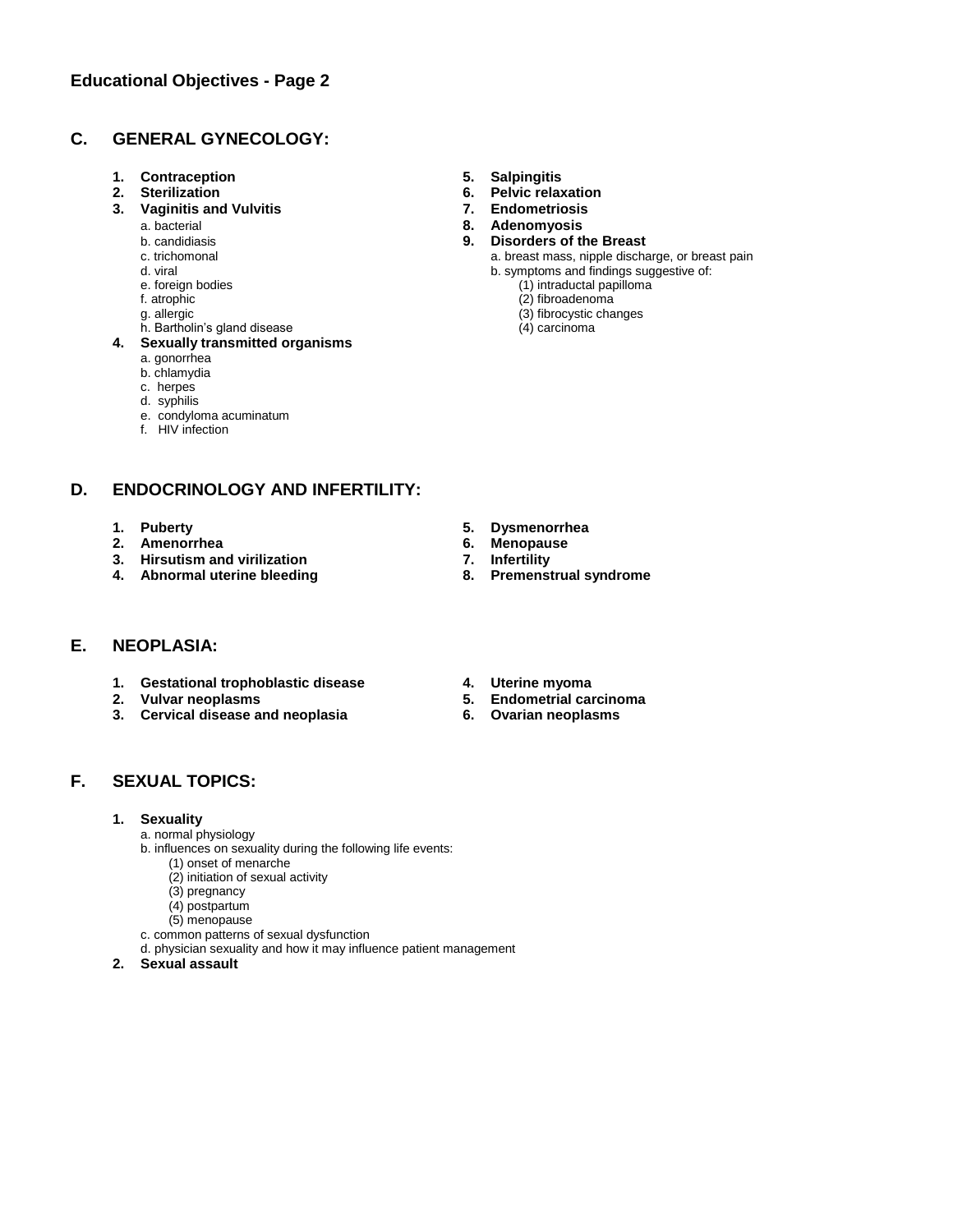### **Educational Objectives - Page 3**

#### *FOR THE FOLLOWING PROCEDURES:*

- *1. Be able to describe in general terms how to perform the procedures*
- *2. Know the common indications and contraindications*
- *3. Identify the common risks*

#### **G. OBSTETRICS PROCEDURES:**

- 
- 
- 
- 
- 
- **6. Chorionic Villus Sampling 11. Newborn circumcision**
- **7. Cervical cerclage**

#### **H. GYNECOLOGY PROCEDURES:**

- 
- 
- **2. Colposcopy and cervical biopsy 11. Laser vaporization 3.** Endometrial and endocervical biopsies
- **4. Cone biopsy 13. Vulvar biopsy**
- 
- **6. Hysterosalpingography 15. Mammography**
- **7. Laparoscopy (diagnostic, operative) 16. Needle aspiration of breast**
- 
- 
- **1. Forceps vaginal delivery 8. Cesarean section delivery 2. Vacuum assisted vaginal delivery a.** low segment transverse uterine incision<br> **3. Episiotomy b.** classical uterine incision<br> **5.** Amniocentesis **9.** Postpartum tubal sterilization **3. Episiotomy** b. classical uterine incision
	- **5. Amniocentesis 9. Postpartum tubal sterilization**
- **4. Induction of labor 10. Obstetrical ultrasonography**
	-
- **1. Dilatation and curettage 10. Hysteroscopy (diagnostic and operative)**
	-
	-
	-
	- **14. Interval sterilization procedures**<br>**15. Mammography**
	-
	-
- **8. Hysterectomy (abdominal, vaginal) 17. Genuine urinary stress incontinence procedure**
- **9. Pregnancy termination (D&C, D&E, PGE<sup>2</sup> ) 18. Kinds of vertical and transverse abdominal wall incision**

### **II. CLINICAL COMMUNICATION SKILLS**

- **A. GENERAL COMMUNICATION SKILLS:**
	-
	-

#### **B. ORAL CASE PRESENTATIONS:**

- 
- 
- 
- **C. WRITTEN NOTES AND WORKUPS:**
	- **1. Presentation is thorough and complete 3. Sequence is logical and orderly**
	- **2. Presentation is accurate 4. Handwriting is legible**
- **1. English language is used fluently 3. Appropriate confidence is exhibited**
- **2. Speech is clear and understandable 4. Appropriate eye contact is displayed**
- **1. Organization is orderly 4. Differentiates major from minor problems**
- **2. Flow of presentation is fluid 5. Plans are formulated appropriately**
	- **3. Avoids dependence on notes 6. Pertinent plusses and minuses are included**
	-
	-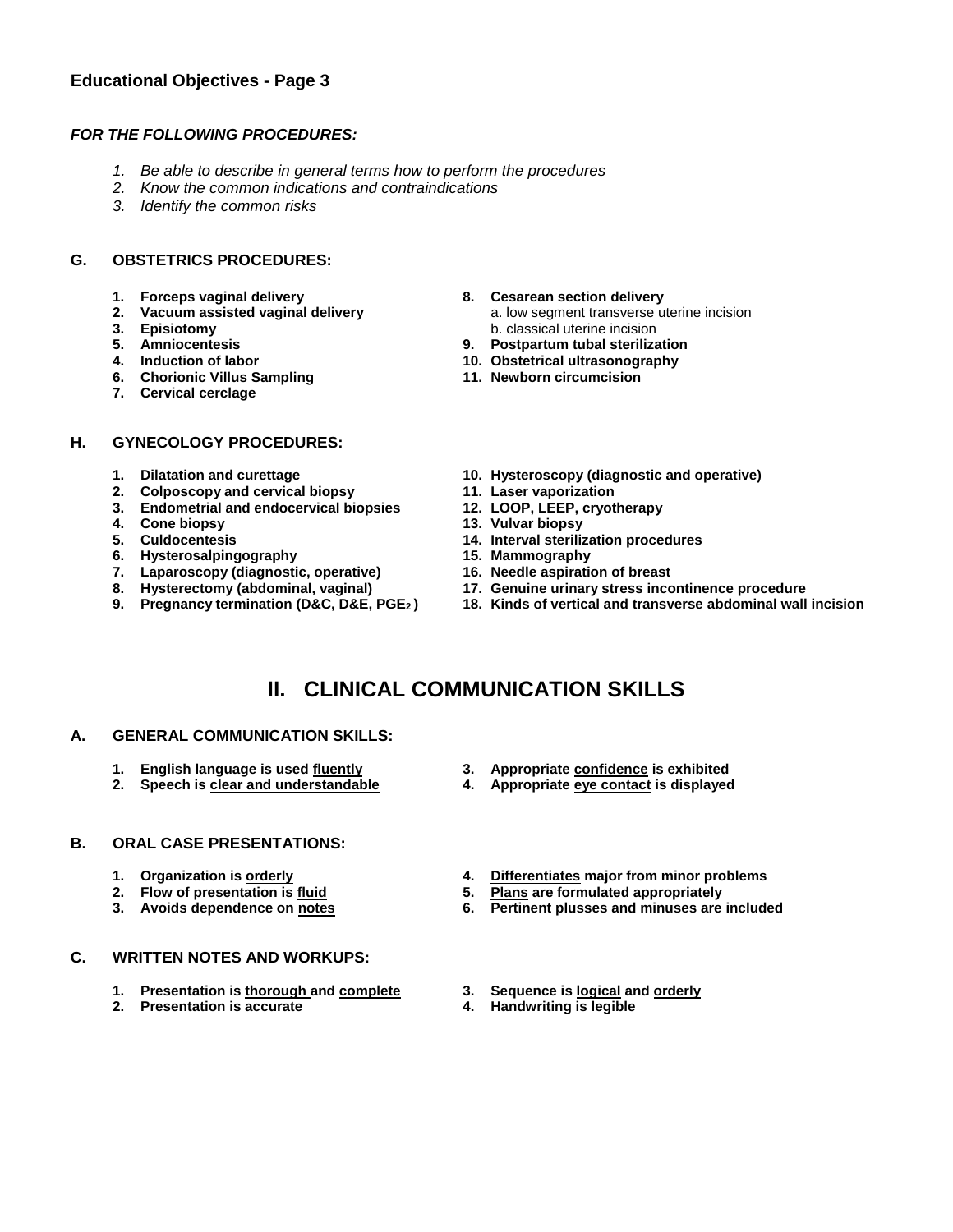## **III. PATIENT COMMUNICATION SKILLS**

### **A. GENERALHISTORY AND PHYSICAL EXAMINATION**

- **1.** In taking the history, **communicat**e with the patient in order to **gain her confidence and cooperation**, including appreciation of the effects of age, racial and cultural background, social and spiritual support, personality and mental status.
- **2.** Demonstrate the **skill of listening** and allowing the patient to **express herself fully** while being empathetic, sympathetic, and non-judgmental.
- **3.** Prior to the examination, **communicate** with the patient to **gain her confidence and cooperation** including appreciation of comfort and modesty.
- **4. Communicate** exam results to the patient in a thoughtful and sensitive manner.

### **B. PATIENT EDUCATION**

- **1.** Describe the previously listed obstetrics/gynecologic procedures in language understandable to a patient.
- **2.** Instruct a patient on how to perform a **self-breast examination.**
- **3.** Answer **commonly asked questions** regarding pregnancy, labor, and delivery.
- **4.** Providing an explanation to the patient regarding **the purpose of the prenatal lab tests.**
- **5.** Counsel a patient who has undergone a **perinatal loss** regarding the **normal grief response.**
- **6.** Obtain an **Informed Consent** from a patient for an obstetric/gynecologic procedure taking care to respect her autonomy and freedom of choice.

# **IV. GENERAL CLINICAL SKILLS**

### **A. GENERAL INITIAL PATIENT VISIT**

- **1.** Obtain thorough **obstetrics-gynecologic histories** from patients as a portion of a general medical history, to include:
	- a. chief complaint and the state of the contraceptive history
	- b. present illness g. sexual history
	- c. menstrual history h. family history
- - d. obstetrics history **i.** social history
	- e. gynecologic history
- 2. Preform a thorough obstetrical-gynecologic examination on the patient as part of her **general medical exam** including: a. breasts
	- b. abdomen
	- c. pelvic, including recto-vaginal exam
- **3.** Preform a **PAP smear** and obtain **cervical cultures.**
- **4. Communicate** exam results to the patient in a thoughtful and sensitive manner.
- **5.** Provide an **explanation to the patient** regarding the planned laboratory tests, if any, and plan of management.
- **6.** complete appropriate **chart documentation.**

### **B. INTRAPOPERATIVE AND POSTOPERATIVE CARE**

- 
- **2.** Place a peripheral intravenous line.<br> **2.** Perform a surgical/vaginal prep.<br> **2.** Tie surgical knots.
- **3.** Perform a surgical/vaginal prep. **7.** Tie surgical knots.
- **4.** Perform pre-gowning surgical scrub technique. **8.** Remove surgical staples and place steristrips.
- **1.** Safely position the patient. **6.** Handle surgical instruments and needles following **2.** Place a peripheral intravenous line. **6.** Handle surgical precautions.
	-
	-
	-
- **5.** Follow sterile technique in gowning and/or activities.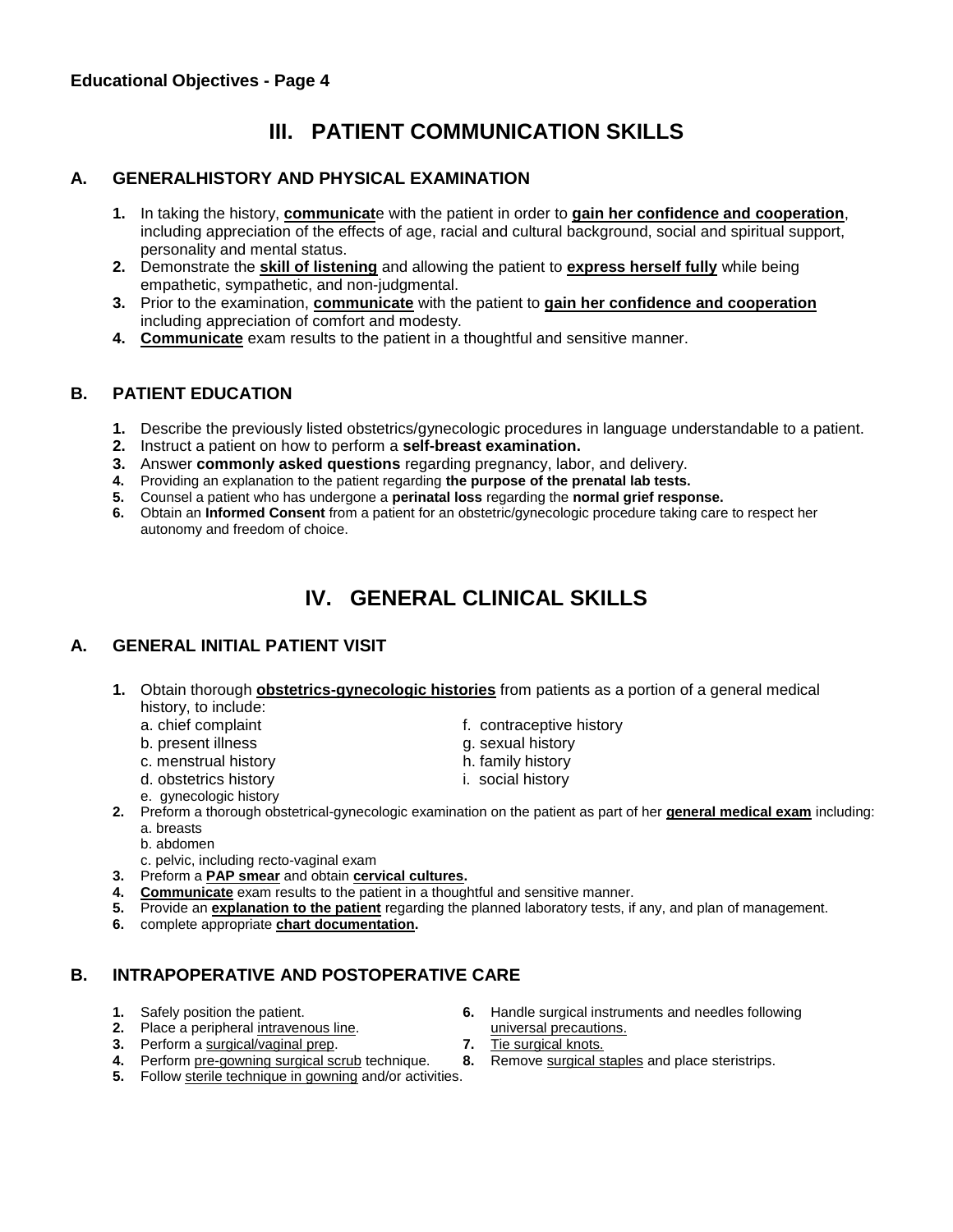# **V. OBSTETRIC CLINICAL SKILLS**

### **A. NEW PRENATAL VISIT**

- **1.** Obtain a history, perform an exam/PAP smear, and cervical cultures.
- **2.** Communicate to the patient an explanation regarding the plan for prenatal care and the purpose of the prenatal laboratory tests.
- **3.** Complete appropriate prenatal chart documentation.
- **4.** Perform an obstetrics risk assessment of the patient to determine the presence of any risk factors.
- **5.** Develop a problem list and management plan based on the initial assessment.

### **B. RETURN PRENATAL VISIT**

- **1.** Obtain appropriate histories from pregnant patients.
- **2.** Preform appropriate physical exams on pregnant patients.
- **3.** Auscultate fetal heart rates with a fetoscope/doptone.
- **4.** Communicate the visit findings to the patient in a thoughtful and sensitive manner.
- **5.** Complete appropriate prenatal chart documentation.
- **6.** Update the problem list and management plan based on the ongoing evaluation.

### **C. LABOR AND DELIVERY**

- **1.** Obtain a history for patients being admitted in labor.
- **2.** Perform a speculum exam to assess rupture of membranes including: a. assessment of pooling
	- b. Nitrazine test
	- c. fern test
- **3.** Perform a physical exam on a patient being admitted.
- **4.** Complete appropriate admission chart documentation.
- **5.** Evaluate intrapartum fetal monitor tracings for fetal well-being.
- **6.** Write appropriate intrapartum progress notes.
- **7.** Perform a midline episiotomy.
- **8.** Perform a spontaneous vaginal delivery.
- **9.** Suction the pharynx/nares of the neonate at delivery.
- **10.** Inspect cervix, vagina, and perineum for lacerations.
- **11.** Repair episiotomy.
- **12.** Complete chart documentation on obstetrics form.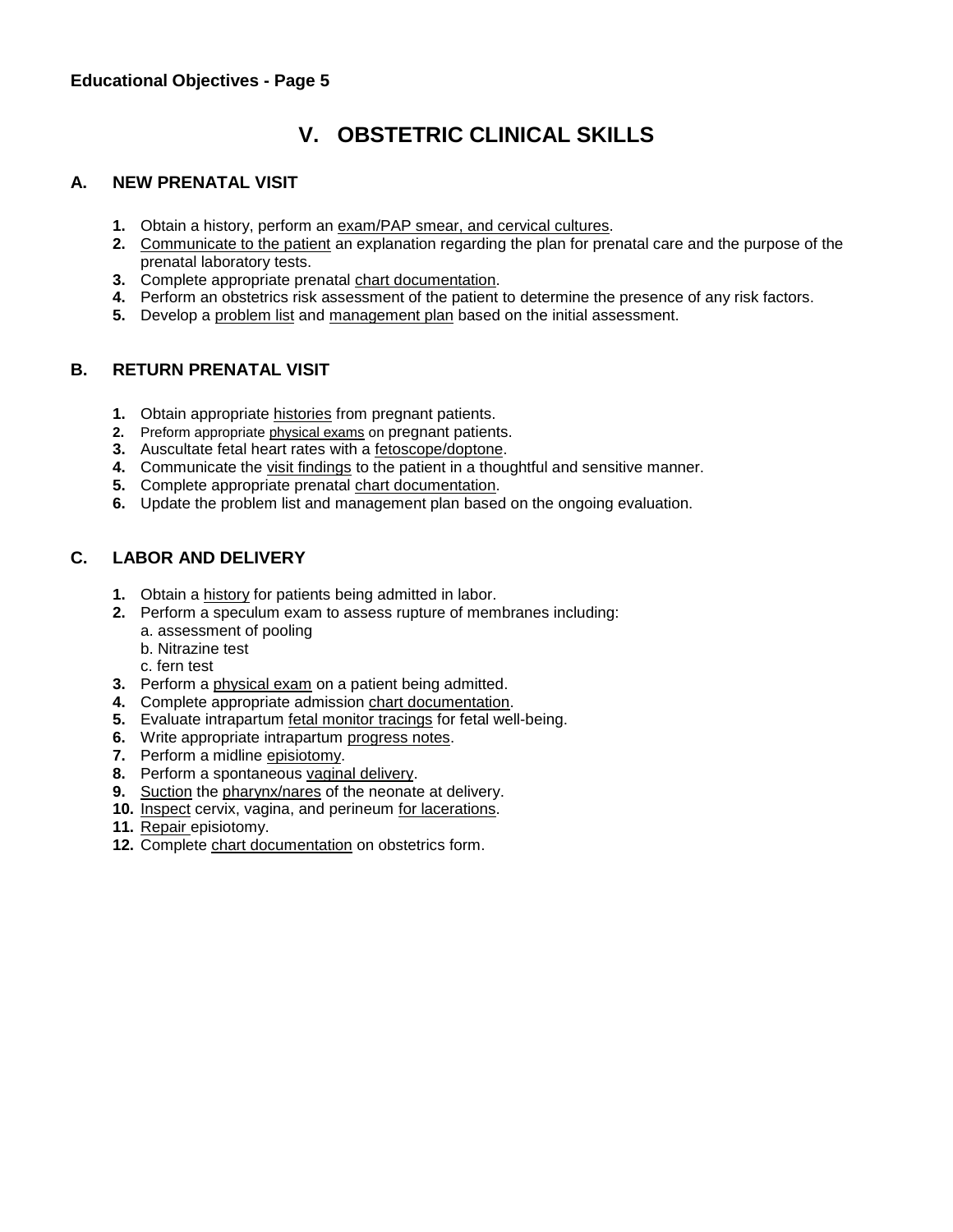### **D. MATERNITY UNIT**

- **1.** Obtain appropriate histories from admitted patients.
- **2.** Preform appropriate physical exams on admitted patients.
- **3.** Complete appropriate admission chart documentation.
- **4.** Complete postpartum vaginal delivery progress notes.
- **5.** Complete postoperative cesarean delivery progress notes.
- **6.** Evaluate antepartum fetal monitor tracings for fetal well-being.

### **VI. GYNECOLOGIC CLINICAL SKILLS**

### **A. NEW PRENATAL VISIT**

- **1.** Obtain history, exam, PAP smear, and cervical cultures.
- **2.** Communicate to the patient an explanation regarding the plan for care and the purpose of laboratory/imaging tests.
- **3.** Complete appropriate chart documentation.
- **4.** Develop a problem list and management plan based on the initial assessment.

### **B. RETURN GYN VISIT**

- **1.** Obtain appropriate history, exam, on the patient.
- **2.** Review results of previously ordered laboratory/imaging tests.
- **3.** Communicate the results of the visit to the patient.
- **4.** Complete appropriate chart documentation.
- **5.** Update the problem list and management plan based on the ongoing evaluation.

### **C. IN-HOUSE WARD CARE**

- **1.** Obtain appropriate histories from admitted patients.
- **2.** Perform appropriate physical exams on admitted patients.
- **3.** Complete appropriate admission chart documentation.
- **4.** Complete appropriate progress notes.
- **5.** Complete postoperative progress notes.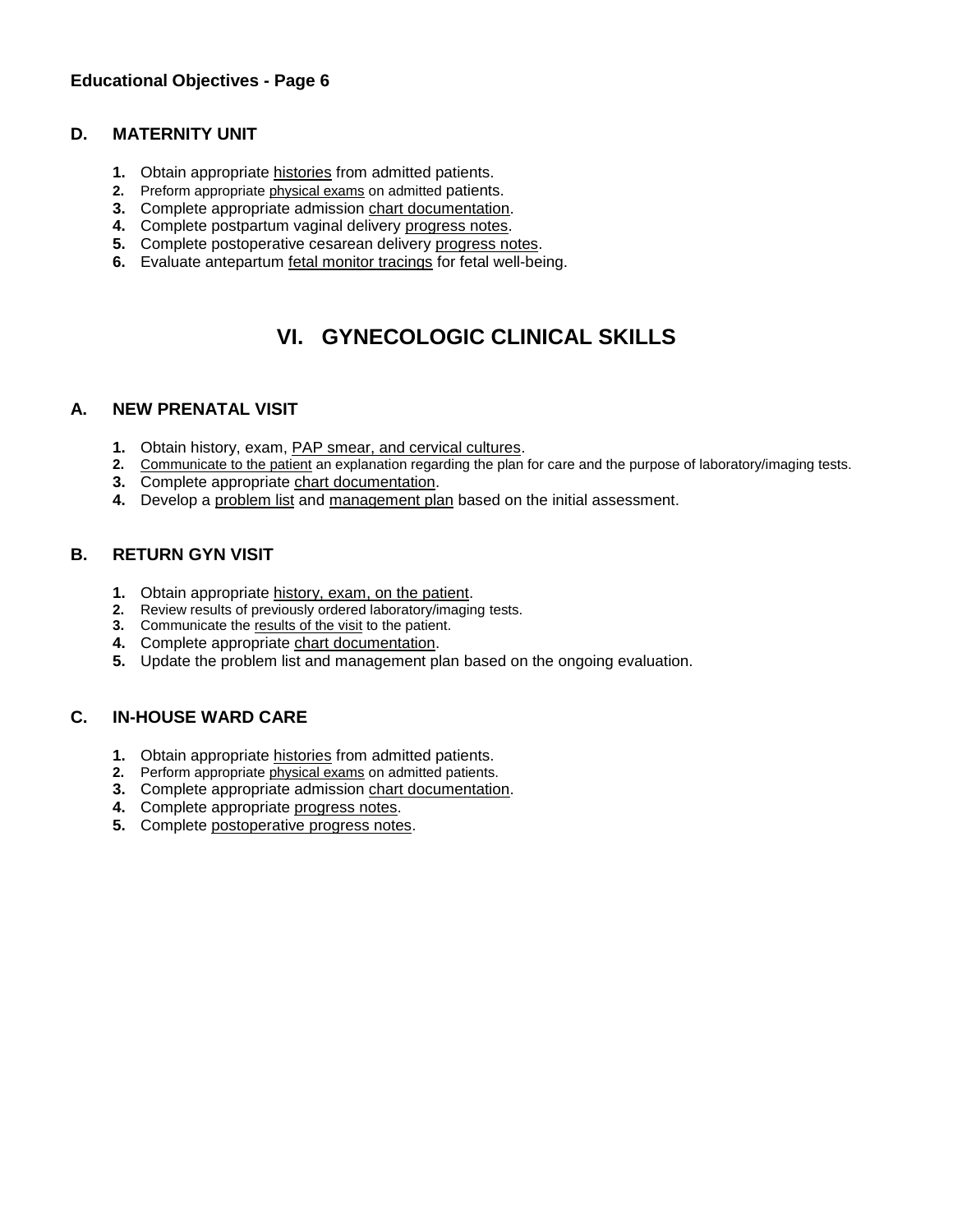### **VII. ATTITUDES**

### **A. QUALITY OF INTERPERSONAL RELATIONSHIPS**

### **1. Student - Female Patient Relationship**

- a. Demonstrate to her an integrated *concern for her whole-person needs* brought on by pregnancy or illness including:
	- 1) psychological status
	- 2) social support
	- 3) ethnic/racial/cultural milieu
	- 4) emotional response
	- 5) spiritual resources and support
- b. Demonstrate *sensitivity* to her by:
	- 1) showing empathy and compassion
	- 2) allowing her to express feelings
	- 3) using lay terminology in discussion
- c. Demonstrate *respect* for her by:
	-
	-
	- 3) establishing suitable eye contact 8) using appropriate touch
	-
	-
	- 1) knocking on her door before entering 6) evaluating her bed so she is at eye level<br>2) appropriately introducing yourself 7) avoiding inappropriate jokes or remarks
		- 7) avoiding inappropriate jokes or remarks
		-
	- 4) allotting time to listen 9) asking her permission to begin the exam 5) encouraging her to ask questions 40) including her in discussion on rounds
		- 10) including her in discussion on rounds

### **2. Student - Health Care Team Relationship**

- a. Demonstrate ability to work with all members of the team by:
	- 1) listening respectfully during other's presentations
	- 2) being willing to pull one's own weight
	- 3) accepting constructive criticism from any team member
	- 4) being willing to admit mistakes
	- 5) taking responsibility for own behavior

### **B. PROFESSIONAL BEHAVIOR**

- **1. Reveals an eagerness to learn by:**
	- a. asking appropriate questions
	- b. reading pertinent medical textbooks/journals
- **2. Demonstrated reliability and responsibility by:**
	- a. being prompt to all appointments and duties
	- b. completes workups/progress notes legibly and on time
	- c. being thorough in assessment and implementation
	- d. functioning well independently
- **3. Demonstrated honestly and integrity by:**
	- a. being truthful with patients
	- b. communicating appropriate information to team members
- **4. Exhibiting professional attire and appearance**